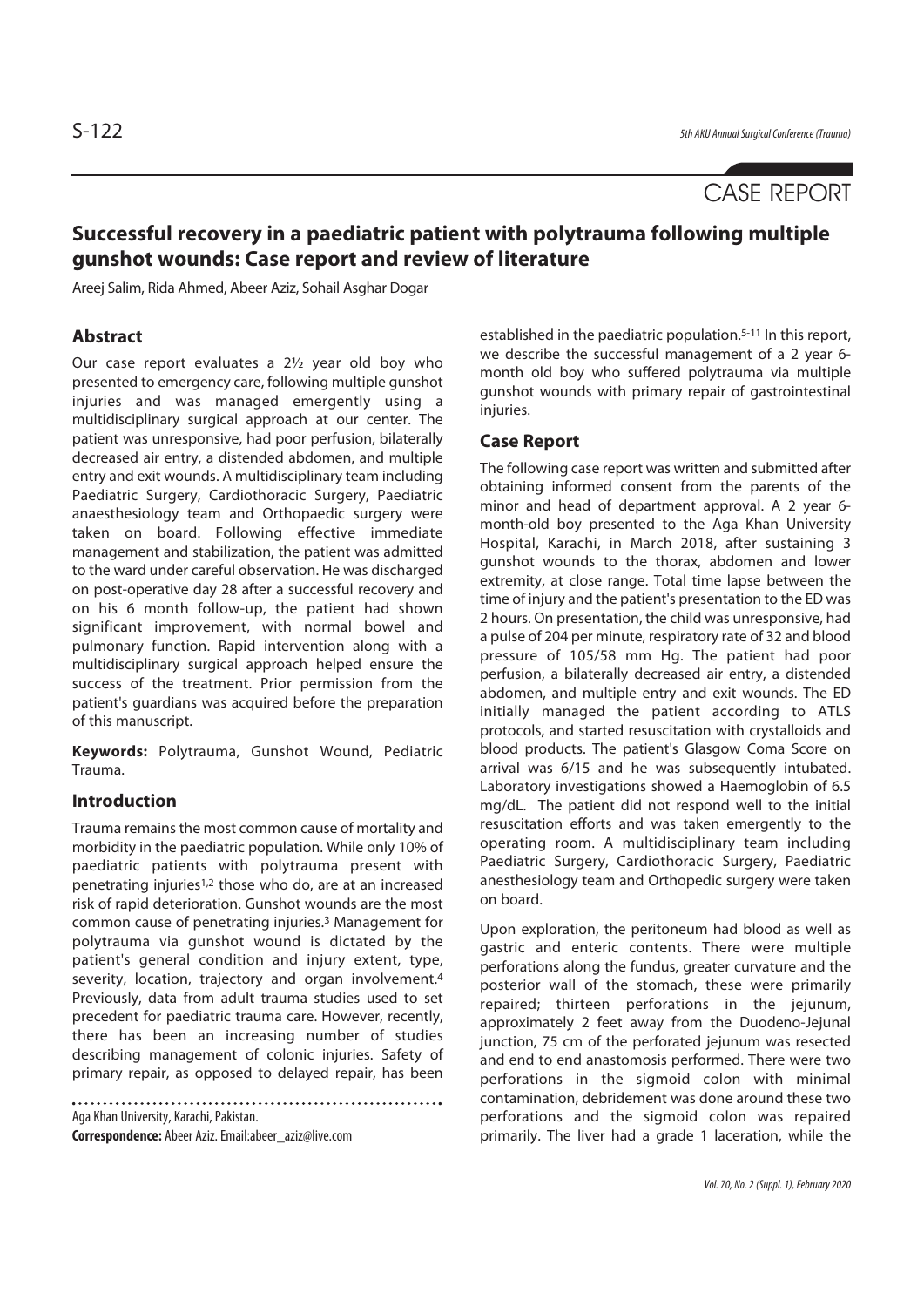**Table:** Differences in physiological responses to polytrauma in adults and children.

| <b>Sequelae of Trauma</b>             | <b>Adults</b>                   | Children                       |
|---------------------------------------|---------------------------------|--------------------------------|
| Timing of Organ Failure               | 48-72 hours after injury        | Immediately after injury       |
| Organ Failure Sequence                | Sequential                      | Simultaneous                   |
| Acute Lung Injury                     | <b>High Risk</b>                | Low Risk                       |
| <b>Systemic Inflammatory Response</b> | Robust                          | Dampened                       |
| Local Inflammatory Response           | Dampened                        | Robust                         |
| Death due to pelvic fracture          | <b>High Risk</b>                | Low Risk                       |
| Morbidity                             | Associated with pelvic fracture | Associated with organ injuries |
| Urological Injury                     | Low recovery rate               | High recovery rate             |

Adapted from "Pandya NK, e. (2013). The paediatric polytrauma patient: current concepts".

spleen had a grade 2 laceration. The diaphragm had bilateral tears alongside extravasation of the gastric contents in the thoracic cavity. There was a right sided pulmonary contusion without any apparent penetrating injury. The team, hence, did a video-assisted thoracoscopy through the diaphragmatic tears, washing out the pleural cavity and repairing the tears. They placed bilateral chest tubes. The right tibial shaft had a stable fracture. The team surgically debrided the right knee wound and placed a right leg splint.

The surgical team also retrieved two bullets intraoperatively; one from the chest and another from the right lower extremity. Post operatively, they admitted the patient to the PICU, and extubated him on post-operative day (POD) 8. The primary care team started him on broad spectrum antibiotics and antifungals. There was radiological evidence of an esophageal perforation, which they managed conservatively. The patient underwent physical and respiratory therapy to ambulate and improve respiratory function. During his hospital stay, the patient also developed right leg MRSA osteomyelitis, which was treated with Vancomycin. Child psychiatry team evaluated him for psychological trauma. On POD 9, the patient started a liquid diet from a nasogastric tube, and he was able to tolerate oral feeding from POD 15. He was discharged on postoperative day 28 after having a prolonged hospital course. On his 6 month follow-up, he had a normal bowel and pulmonary function and stabilized mood.

#### **Discussion**

Polytrauma historically has been used to describe trauma involving several injuries, across multiple body parts and organ systems. Currently, polytrauma is defined as trauma having an ISS score of  $\geq$ 16. This is due to the correlation of an ISS score >16 with severe injury and carries a higher than 10% mortality risk.12 Keeping into account the importance of bodyweight and airway diameter, a revised scoring system was developed for paediatric patients, known as the paediatric trauma score (PTS).13

Contemporary treatment for polytrauma focuses on rapid prehospital treatment, addressing life threatening injuries at the site of injury, including immediate control of bleeding, preventing further injury and providing safe and timely transportation to a hospital setting.<sup>14</sup> There have been numerous studies comparing the effectiveness of providing basic life support (BLS) compared to advanced life support (ALS) at the site of injury however the majority have failed to demonstrate a benefit of ALS over BLS,15-17 while a few have shown ALS to increase mortality rate.<sup>16,17</sup>

Following prehospital treatment, patients have to be transferred to a well-equipped facility where the patient can be adequately taken care of, as polytrauma usually requires a multi-disciplinary approach, due to multiple organ systems being involved. In the case of children, transferring to patients to a unit where there is a skilled paediatric surgery team available to address the individual needs of paediatric patients is crucial, as there have been reports of a higher mortality rate of children transferred to an adult trauma facility compared to a paediatric trauma facility.18 Initial management incudes the rapid identification of respiratory and circulatory compromise and correcting deficits in oxygenation, ventilation and perfusion, with the principal objective being to prevent acidosis hypothermia ad coagulopathy.19

Further management for paediatric polytrauma is different compared to adult trauma. This is due to the differences in physiological responses to trauma within children and adults. The differences are summarized in Table-1 at the end of the article.

In terms of haemodynamic stability children differ from adults since they usually maintain a near normal blood pressure until they lose around 25-30% of their blood. Subtle changes in heart rate and extremity perfusion